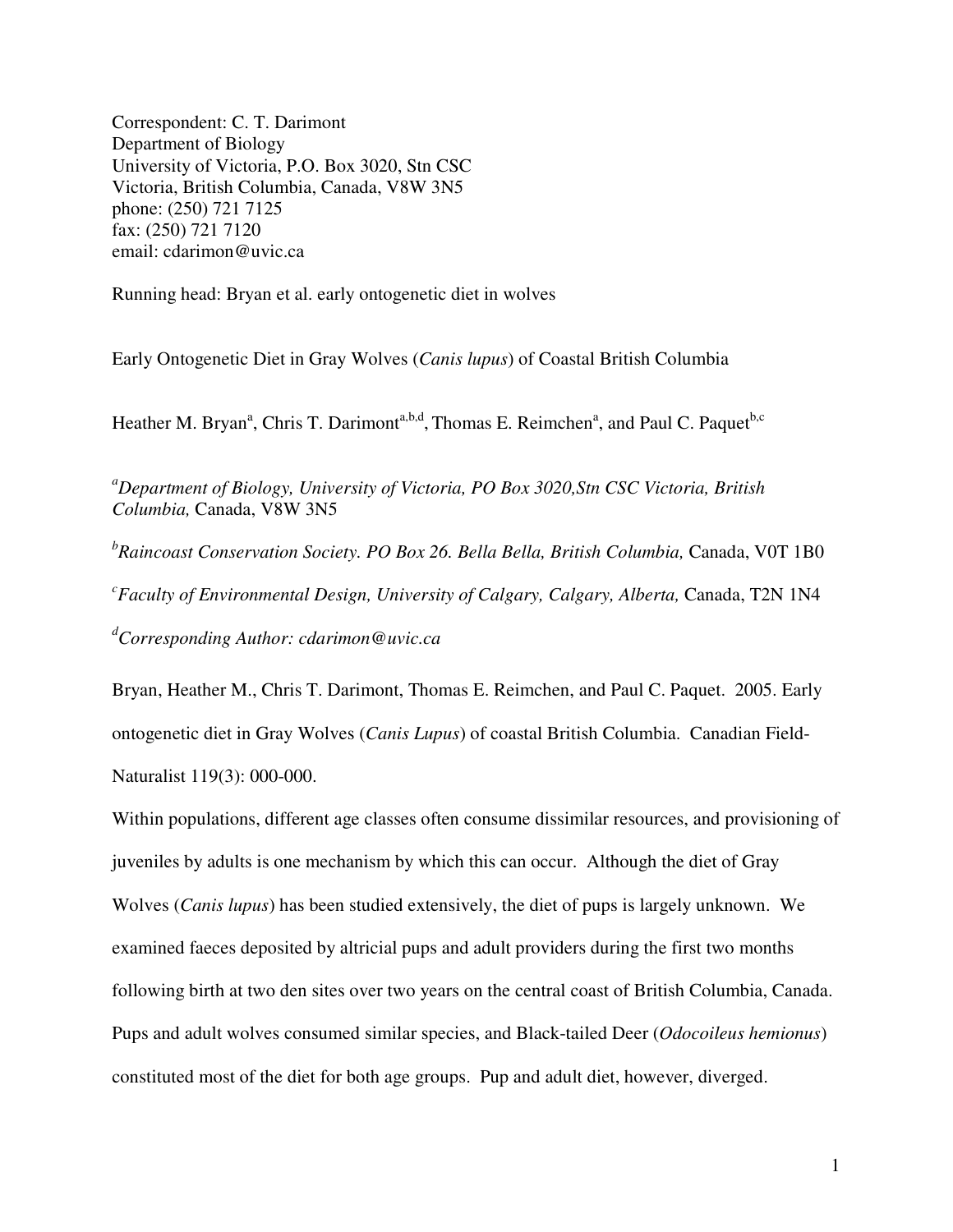Specifically, adult deer occurred significantly less frequently in the diet of pups than in the diet of adult wolves, which suggests that adults selectively provisioned pups. We speculate that this may relate to adaptive strategies of adult wolves to provide their offspring with food of optimal nutritional value or reduced parasitic burden, and/or logistic factors associated with provisioning such as prey transportability and availability.

Key words: British Columbia, *Canis lupus*, diet, Gray Wolf, *Odocoileus hemionus,* provisioning, pups, Sitka Black-tailed Deer.

### **Introduction**

Different age classes within a species often consume dissimilar resources, increasing population niche width and decreasing intraspecific competition (Polis 1984; Bolnick et al. 2003). Provisioning of young by adults is one mechanism whereby differences in diet between young and adults may occur (Markman et al. 2002). Foragers that select foods to optimize growth and development of their offspring may have a selective advantage over those that provision their young opportunistically (Krebs and Avery 1984; Wright et al*.* 1998). Providers may select resources that are easy to transport (Molsher et al*.* 2000) or that have nutritional qualities important for developing juveniles (Krebs and Avery 1984). Furthermore, providers may alter their behaviour while rearing young to reduce exposure of their offspring to parasites (Christe et al. 1994; Merilä and Allander 1995; Tripet et al. 2002).

Young Gray Wolves (*Canis lupus*) rely predominantly on food killed and delivered by closely related adult providers for many months (Paquet and Carbyn 2003). Although diets of adult wolves have been studied extensively, the diet of juvenile wolves has not been well documented in any system (Paquet and Carbyn 2003).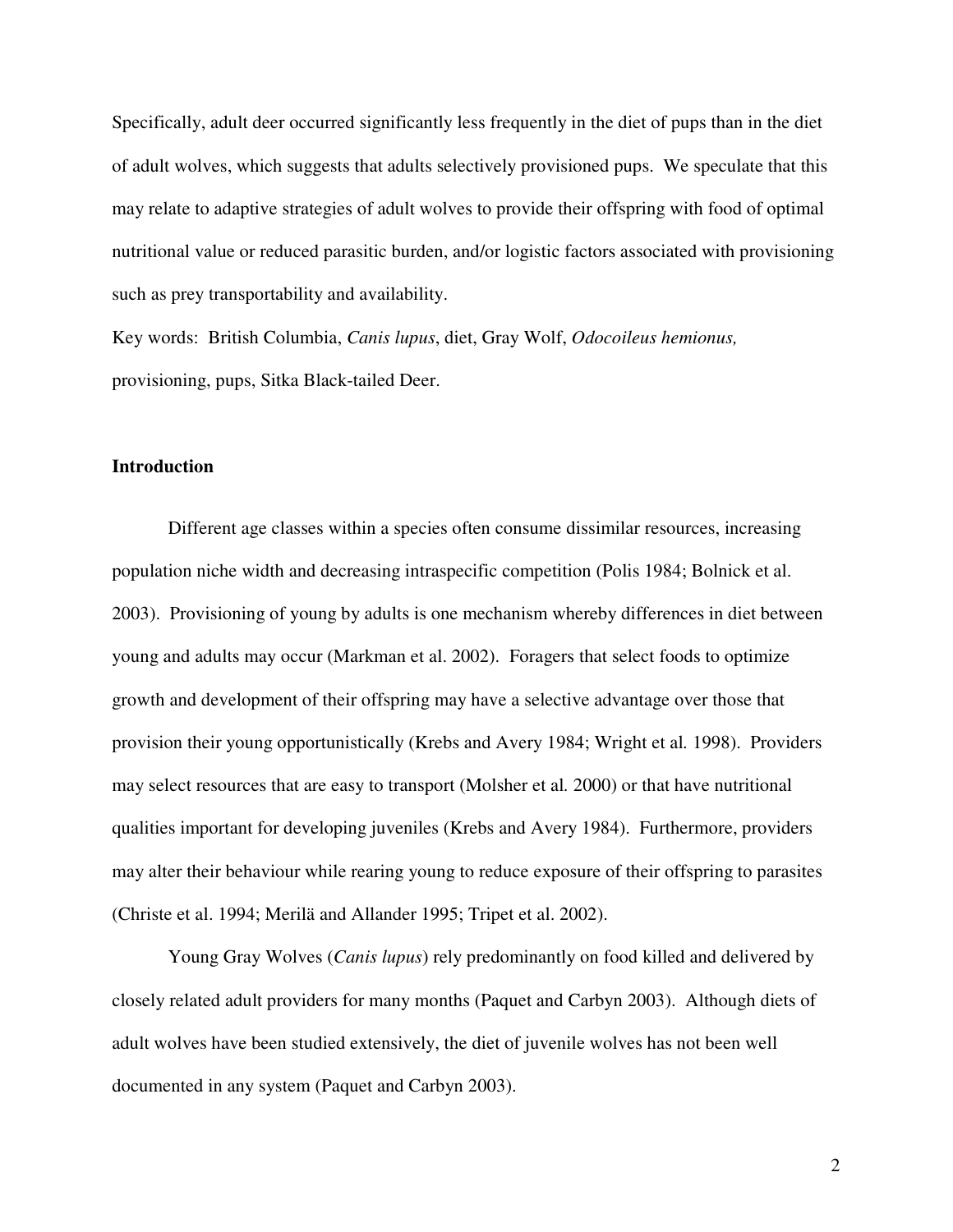Wolves of coastal British Columbia (BC) have a potential niche that includes up to 15 mammal species (Darimont and Paquet 2000\*, 2002; Darimont et al. 2004), which likely differ in transportability, nutritional characteristics, and parasite load. Herein, we investigated potential provisioning by examining faeces of pups and adults deposited at den sites within the first two months following birth for two social groups over two breeding seasons. Our objectives were to: describe the diet of adult and juvenile wolves during the denning season; and, examine if the diet of pups differed from that of adults. Given the ubiquity of evidence from a variety of other systems, we predicted that adult wolves would selectively provision food resources to developing pups.

#### **Study Area**

We collected faeces from two home sites (i.e. reproductive areas) on the central coast of BC in July of 2001 and 2002. The study area has been described well elsewhere (Darimont and Paquet 2002; Darimont et al. 2004). One site was located on Chatfield Island (area:  $48 \text{ km}^2$ ; distance from mainland: 1 km; center island location: 52° 16' N, 128° 05 W) and the other on Yeo Island (98 km<sup>2</sup>; 0.25 km; 52° 21' N, 128° 08' W). Both sites were <100 m ASL. During the study, social groups were composed of 3-7 pups and 3-8 adults. Potential prey species include Sitka Black-tailed Deer (*Odocoileus hemionus sitkensis*), mustelids, ursids, birds, rodents, fish, and marine mammals and invertebrates (Darimont and Paquet 2000\*, Darimont et al. 2004).

### **Materials and Methods**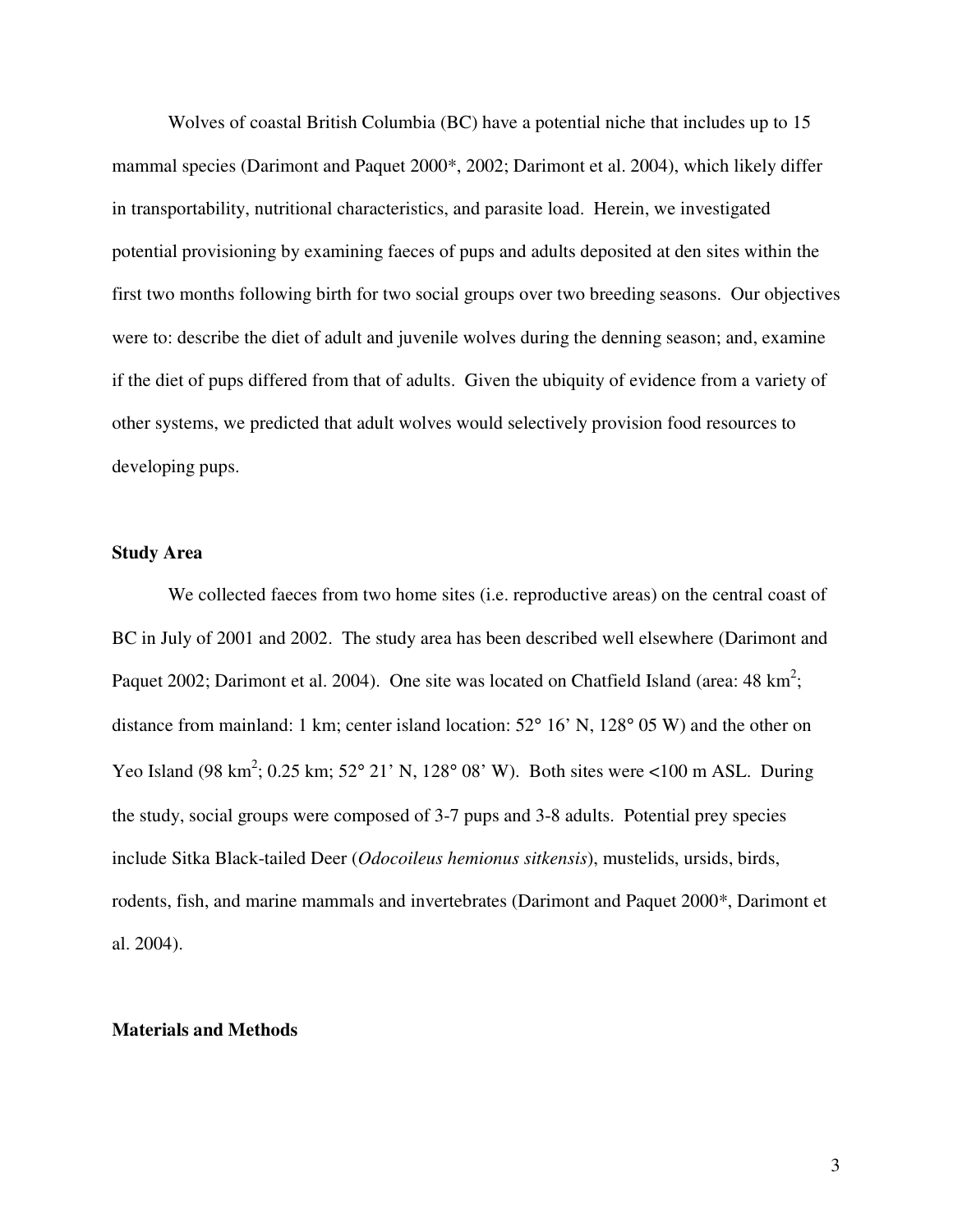*Scat collection and analysis*.- Both sites were on or within 50 m from transects monitored for faeces during spring (April/May) before arrival of wolves or birth of pups, and summer (July) after wolves had left the areas. Thus, we are confident that faeces collected during July represent resources acquired during May and June, at which time pups were approximately 2-8 weeks old. This period also corresponds to the birth pulse of many prey in the area, including deer (Shackleton 1999).

In all cases, wolves had moved to another site by July, so we sampled all or most faeces that surrounded the abandoned sites (within  $\sim 100$  m). Based on diameter, we subjectively classified faeces ( $n = 479$ ) as those deposited by pups or adults. In July, pup faeces are easy to distinguish from those of adults and there is no overlap in diameter (Weaver and Fritts 1979). The few faeces that were mostly liquid or suggestive of severe weathering (i.e*.* amorphous shape or irregular surface;  $n \sim 20$ ), which we felt could not be accurately classified, were discarded.

Faeces were autoclaved, washed, and dried so that only macroscopic components such as hair, bone, teeth, and hooves remained (Cuicci et al. 1996). To identify mammalian prey items, we examined the entire sample with the naked eye to detect hair clumps that differed in colour, size and/or texture from others, and other clues such as teeth, claws and hooves. Subsequently, we microscopically examined five sub-samples, randomly selected via a grid system in the sample tray, which typically contained five to 10 hairs each. We identified species by comparing with a reference hair collection, as well as cuticular scale imprints using dissecting and compound microscopes and dichotomous keys (Mayer 1952; Adorjan and Kolenasky 1969). We differentiated between adult deer and fawn hair using a combination of diameter and colour characteristics (Scott and Shackleton 1979). Birds and invertebrates were identified by feathers,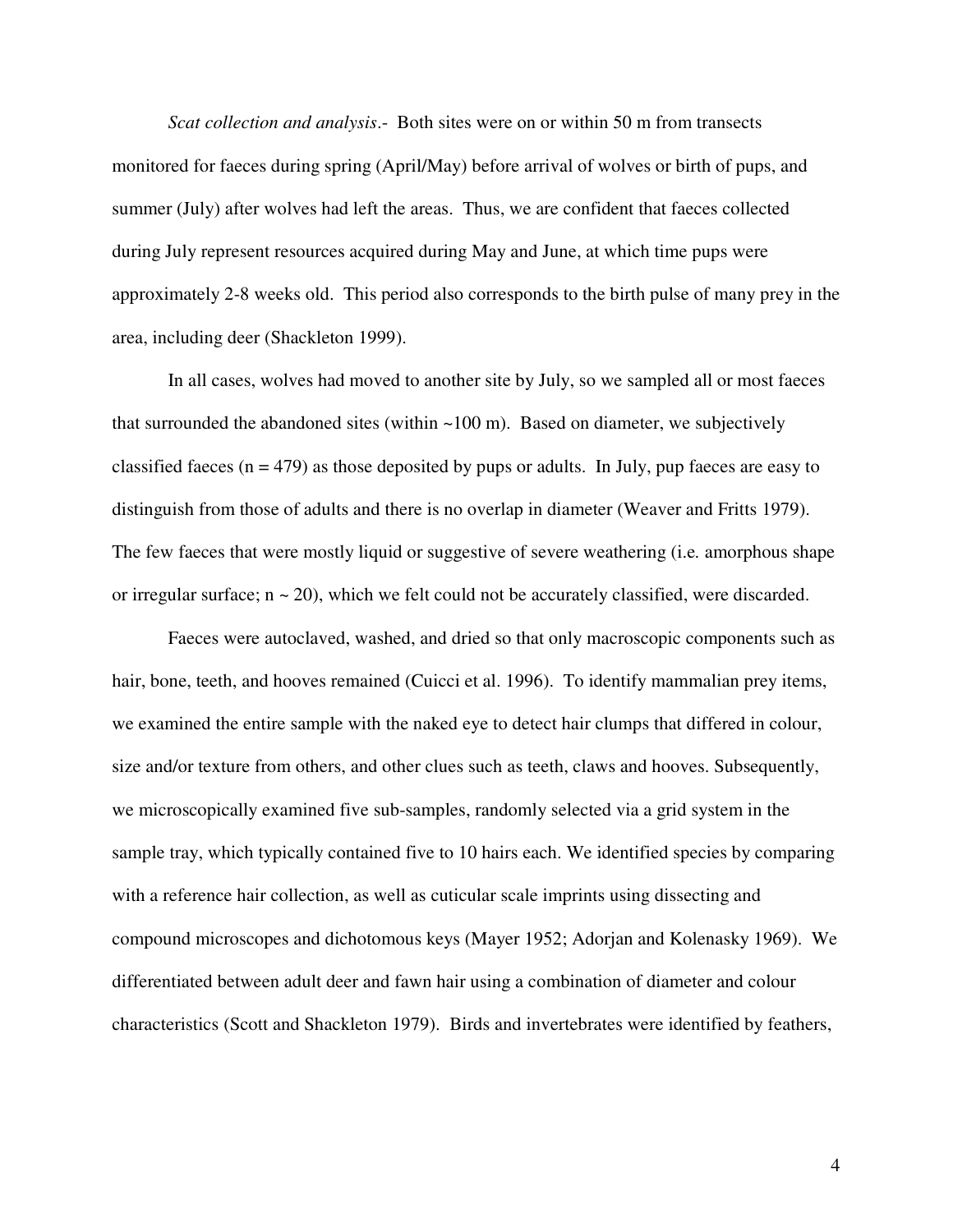claws, shell fragments, and cuticles and scored as present or absent. Using an 8x10 grid of 1-cm squares, we estimated the percentage of prey species in each faeces.

All faeces were analyzed by one observer (HB) to eliminate inter-observer bias (Spaulding et al. 2000). Before faecal analysis, we tested observer accuracy with a reference collection and scored 92% (23 out of 25 correct). Following identification of prey remains, we also assessed precision and scored 100% (25/25) on classification of taxa. Finally, we investigated our precision in assessing adult/fawn categorization. We classified 77% (17/22) correctly. This bias, however, was directional: we scored five adults incorrectly as fawns.

*Data analysis*.- We used two indices in analysis. Percentage of whole scat equivalents (pWSE) is the mean percentage of each prey species found per faeces. (Angerbjörn et al. 1999; Elmhagen et al. 2002). For example, two faeces containing deer and seal in percentages of 40,60 and 60,40 respectively, would have pWSE of 50 for both prey species. Percent occurrence per item (O/I) is the number of occurrences of each prey species divided by the total number of items identified, where an item is defined as an occurrence of a prey species in an individual faeces (Theberge et al. 1978).

We used log-linear analysis on pWSE data to test for differences in diet between pups and adult wolves while simultaneously assessing influences of years and sites. We excluded birds and invertebrates from this analysis because conversion to pWSE was not possible on presence/absence data. These items occurred infrequently and were never found alone in faeces. In this log-linear analysis, we also combined non-deer items into an "other" category due to infrequent occurrence (see Results).

5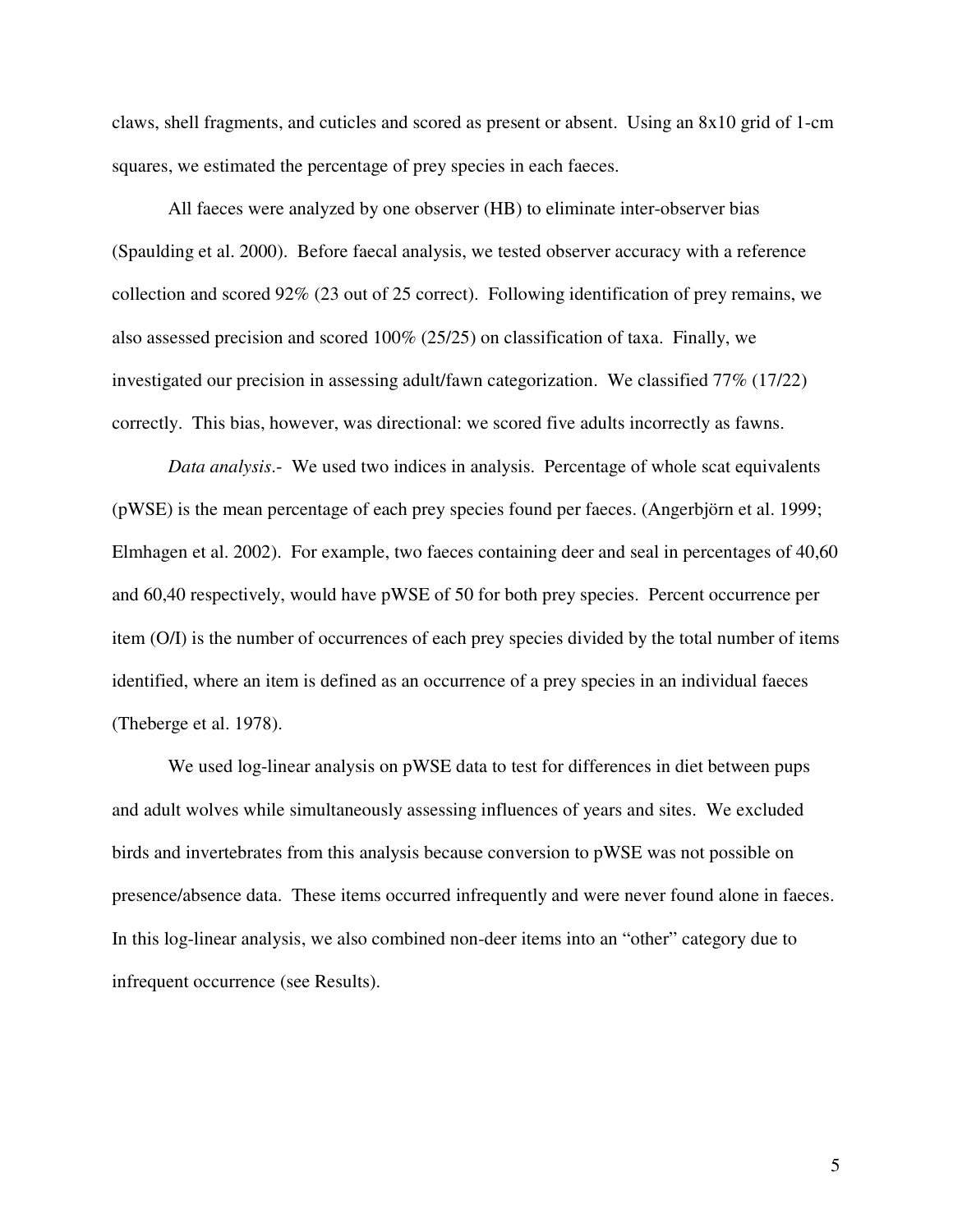To measure dietary breadth of both age classes, we used Levin's Measure, standardized on a scale from 0 to 1 (Hurlbert 1978; Krebs 1999; Elmhagen et al. 2002). Levin's measure of dietary breadth,  $B_A$ , is calculated using pWSE data as follows:

$$
B_A = \left[\frac{1}{\sum p_i^2} - 1\right] \bigg/ (n-1)
$$

where  $p_i$  is the proportion of resource  $i$  in a diet consisting of  $n$  resources.

We also calculated dietary overlap between age classes using Schoener's measure  $(p_{ik};$ Shoener 1970) and Horn's index (*Ro*; Horn 1966). Both calculations indicate food-niche overlap between populations *j* and *k*, where  $p_{ij}$  and  $p_{ik}$  are the proportions of resource *i* in diets, and *n* is the number of available resources. Although Shoener's measure is frequently used and therefore comparable to other literature, Horn's index is less biased under changing numbers of resources, sample size, and resource evenness (Krebs 1999). Calculations were performed on pWSE data.

$$
p_{jk} = \left[\sum_{k=1}^{n} (\text{minimum } p_{ik}, p_{ij})\right] 100
$$

$$
[3] \qquad R_0 = \frac{\sum (p_{i,j} + p_{i,k}) \log (p_{i,j} + p_{i,k}) - \sum p_{i,j} \log p_{i,j} - \sum p_{i,k} \log p_{i,k}}{2 \log 2}
$$

### **Results**

Pup and adult wolves consumed a breadth of resources; however, Sitka Black-tailed Deer constituted most of the diet for both age classes (Table 1). Deer represented 54.6 to 100% of whole scat equivalents, depending on site and year, and accounted for 50.0 to 98.4% of all prey items (Table 1). After deer, Harbour Seal (*Phoca vitulina*), invertebrates, and birds were the most common prey items, whereas Beaver (*Castor canadensis*), Short-tailed Weasel (*Mustela*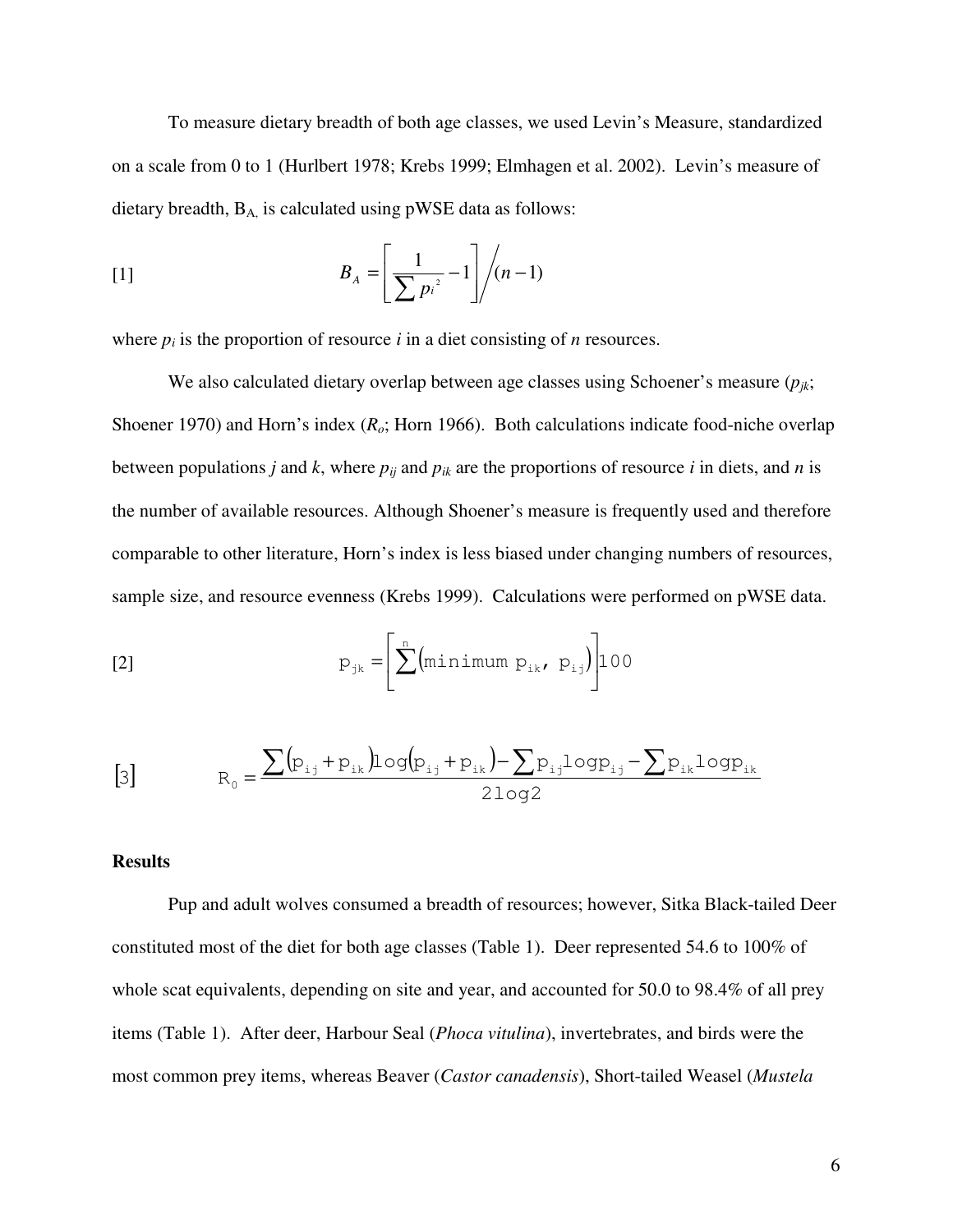*ermina*), Mink (*Mustela vison*), River Otter (*Lutra canadensis*), Marten (*Martes americana*), and Fisher (*Martes pennati*) occurred infrequently in the diets of pups and adult wolves (Table 1). Pups and adults had similar dietary breadths (Table 2). Average percent dietary overlap between pup and adult wolves was 79%, whereas Horn's index showed a considerably higher average dietary overlap of 0.96 (Table 2).

A major difference between pup and adult diet was the proportion of different age classes of deer consumed. Pups consumed a lower proportion of adult deer and a higher proportion of fawn compared with adults (Partial  $\chi^2$  = 17.77, *df* = 2, *P*<0.001; Table 1). The magnitude of this difference varied across years and locations (association between location, age class of wolf, and prey item; Partial  $\chi^2$  = 7.73,  $df$  = 2,  $P$  = 0.02; Table 1). A high proportion of seal on Chatfield Island in 2001 caused the 3-way association (Table 1). Accordingly, when we excluded seal from log-linear analysis, the association between location, age class of wolf, and prey item was not significant (Partial  $\chi^2$  = 0.20, *df* = 1, *P* = 0.65). We then found, similar to other areas and years, that pups consumed a significantly smaller proportion of adult deer than did adult wolves at both locations (Partial  $\chi^2 = 17.91$ ,  $df = 1$ , *P*<0.001).

# Table 1 Table 2

# **Discussion**

A large body of literature exists regarding wolf diet but it primarily addresses spatial and temporal patterns (Paquet and Carbyn 2003; Peterson and Cuicci 2003) and not other aspects of intrapopulation variability. Relatively little dietary information exists in the context of raising young. Exceptions include two studies that found significant differences in the diet of adult wolves between den sites and nearby areas (Theberge et al. 1978; Meleshko 1986). Neither study, however, differentiated between pup and adult diet as we do here.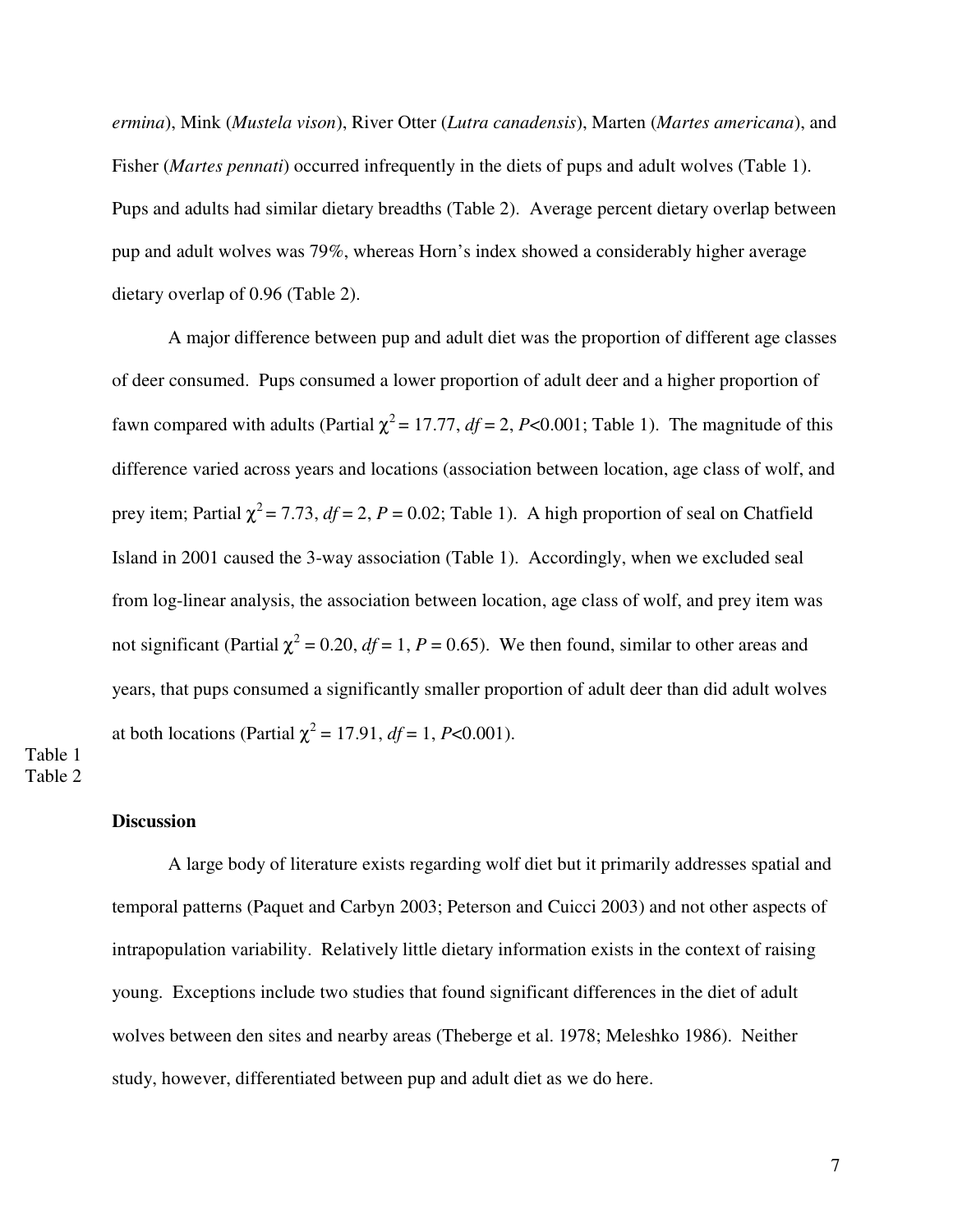Herein, we show that juvenile and adult wolves from two coastal islands have similar niches at the prey species level, as they have similar dietary breadth and moderate overlap. These results show that adult wolves provide pups with food items similar to themselves and are not hunting distinct prey species for pups. At a finer resolution, however, we show that diets differ between pups and adults, which we infer as evidence for selective provisioning. Controlling for location and year effects, our log-linear results showed that pups were supplied a smaller proportion of adult deer than consumed by adults.

The difference we detected could be influenced by limitations in prey identification methods. Results of our precision test show a possible directional bias in categorization of deer age class towards fawns. The direction (or magnitude) of the difference between pup and adult diet, however, would not be affected and thus we consider this possible bias unimportant. Regardless, this demonstrates the importance of testing for, and reporting on, precision (and accuracy), which is extremely rare in dietary studies on wolves or other taxa (cf. Fritts and Mech 1981; Cuicci et al. 1996; Darimont et al. 2004).

Selective provisioning occurs if diets of providing adults and altricial young differ, and evolves when the behavior is advantageous for reproduction or survival. Well-described in birds (e.g. Martin 1987; Wright et al. 1998), we suspect this behaviour is common in wolves and potentially other mammals. Although we have no data to indicate why adult wolves selectively provision pups, several 'logistic' and adaptive explanations are plausible.

While likely rooted in adaptive value, provisioning strategies probably are shaped further by logistic or environmental factors that affect the relative benefits and costs of providing care to young. First, adults may selectively provision resources such as whole fawns or portions of fawns because they are easy to transport to young (e.g. Molsher et al. 2000). Ease of transport

8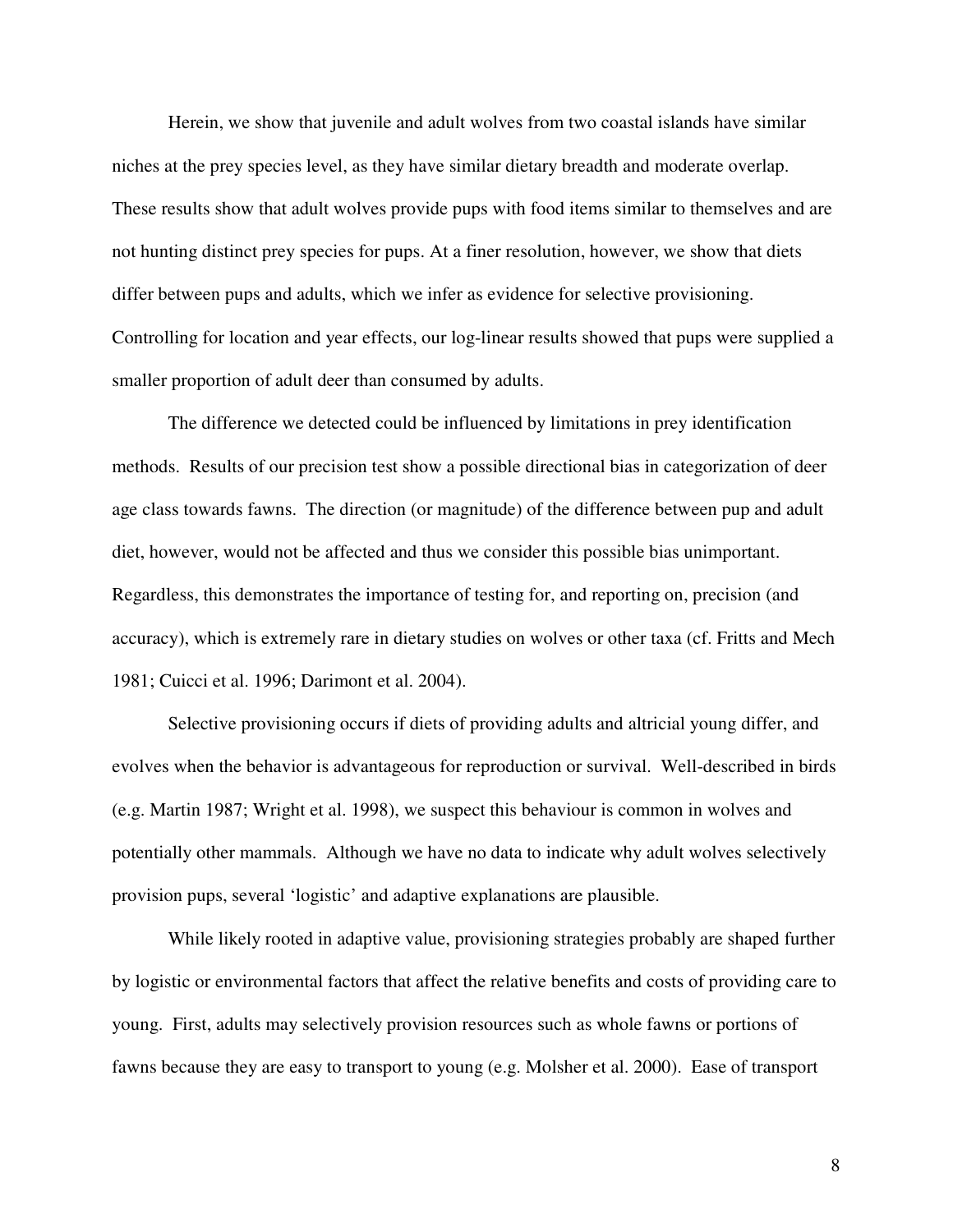may be particularly important when pups are old enough to consume solid prey items. Other important factors affecting wolf foraging, and subsequent provisioning, are spatial and temporal variation in prey abundance (e.g. Theberge et al. 1978; Meleshko 1986), which would then interact with how pack members divide the provisioning labour. Contributions to young by each member would depend on age, experience, hunting habits, social status, and genetic relatedness to offspring (Mech et al. 1999). For example, pup diets could be biased if individual wolves such as the mother or father target fawn and provision at a higher frequency than other pack members.

Among several adaptive hypotheses, we speculate that parents may base provisioning decisions on nutritional requirements of developing young. For example, protein is important for growing animals (Robbins 1993) and may be particularly important in large carnivores such as wolves (Lauer et al. 1969). If protein content drives provisioning, then a greater proportion of high-protein resources would be expected in the diet of young wolves. Based on published values, there is no difference in protein content between age classes of deer (Percent body weight = 20.3 for both fawn [n = 7], and adult [n = 16] White-tailed Deer, *O. virginianus*; means calculated from Robbins 1973). This suggests that protein is not a driving factor in provisioning we observed.

Differences in body fat among prey might contribute to adaptive provisioning behaviour. Body mass, which is often associated with consumption of fatty resources in large mammals, is important for survivorship for both providers and offspring (Derocher and Stirling 1996). Of major prey items in this study, seal had the highest fat content (Percent body weight  $= 23.6$  [n  $=$ 35], Harbour Seal; Coltman et al. 1998) followed by adult deer (Percent body weight = 12.8, [n = 16], White-tailed Deer; mean calculated from Robbins 1973) fawn (Percent body weight = 3.1 [n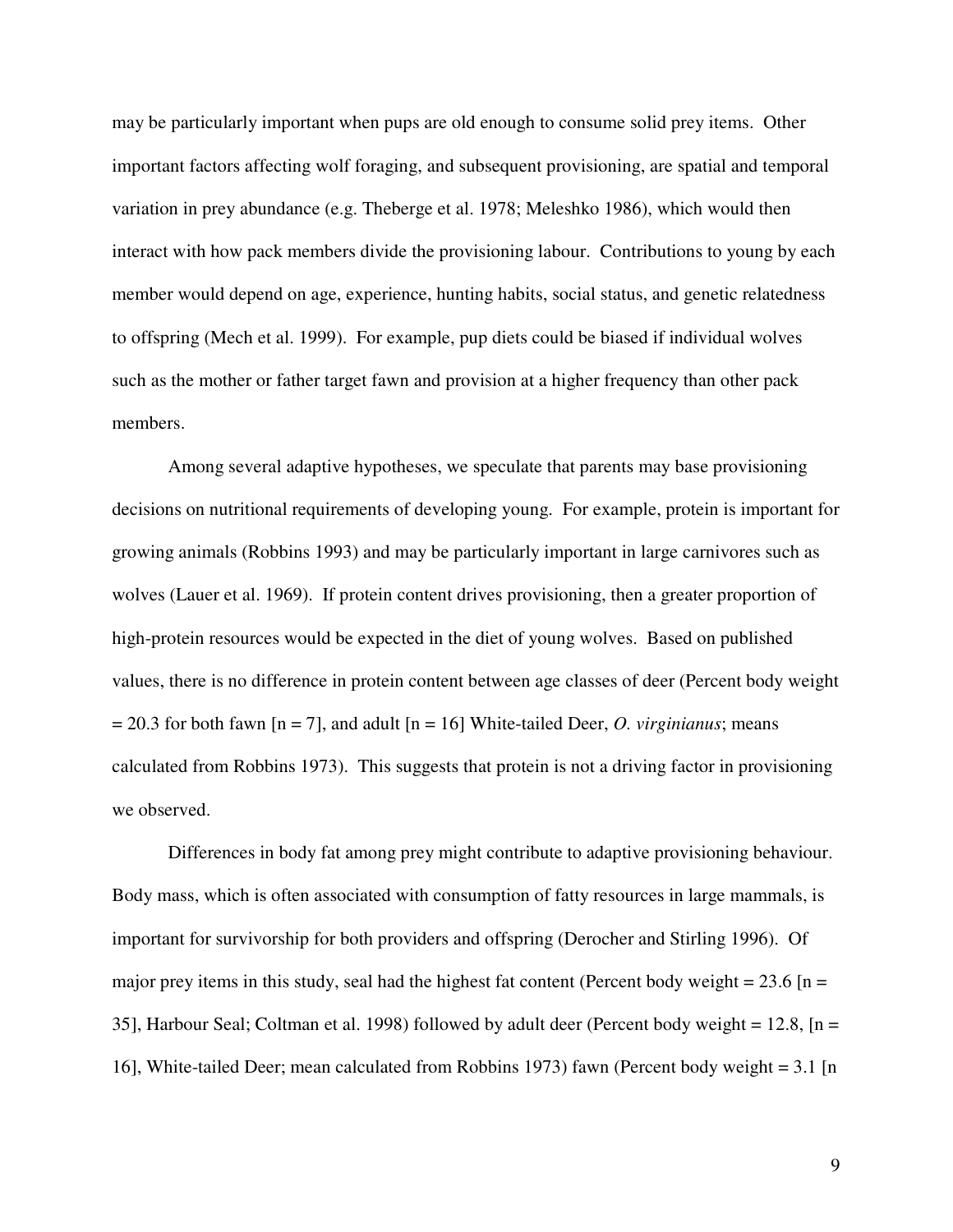= 7], White-tailed Deer, Mean calculated from Robbins 1973). Although pups consumed more high-fat prey items (seal) than adult wolves on Chatfield Island in 2001, they consumed less high-fat prey items (adult deer) than adult wolves at all locations. This suggests that adult wolves may provide their young with high-fat food only when there is an abundance of high-fat prey items. Otherwise, it is possible that adults may be selectively retaining prey items of higher fat content, which may represent a benefit controlled by provisioners in what potentially is a parent-offspring (or in this case, provider-receiver) conflict (Trivers 1974).

Wolves may provision according to potential parasite load in prey, which may provide the best adaptive explanation for the pattern we observed. As ungulates and other animals age, their parasite burden often increases (Crooks et al. 2001). Increasing prevalence of parasitic infection with age has been found in White-tailed Deer (Bogaczyk et al. 1993), Marsh Deer (*Blastocerms dichotomus*), and Pampas Deer (*Ozotocerus bezarticus;* Ferreira et al. 1997). Although we could not find similar studies on black-tailed deer, we postulate that comparable disease dynamics occurs in this species.

Many studies have shown that parasites are important in parental care strategies (Christe et al. 1994; Merilä and Allander 1995; Moreno et al. 1999; Tripet et al. 2002). Young animals have naive immune systems, as they have not been exposed to a wide variety of pathogens (Hutchings et al.2002). Low levels of exposure to pathogens can help young develop immunity but high levels can have severe consequences on survival. Therefore, gradual introduction of pathogens to young animals by providers is likely important, which an early diet biased towards fawns may achieve.

Avoiding excessive exposure to parasites may be particularly important in wolves, given their life history. Wolves are k-selected organisms, investing considerably in relatively few

10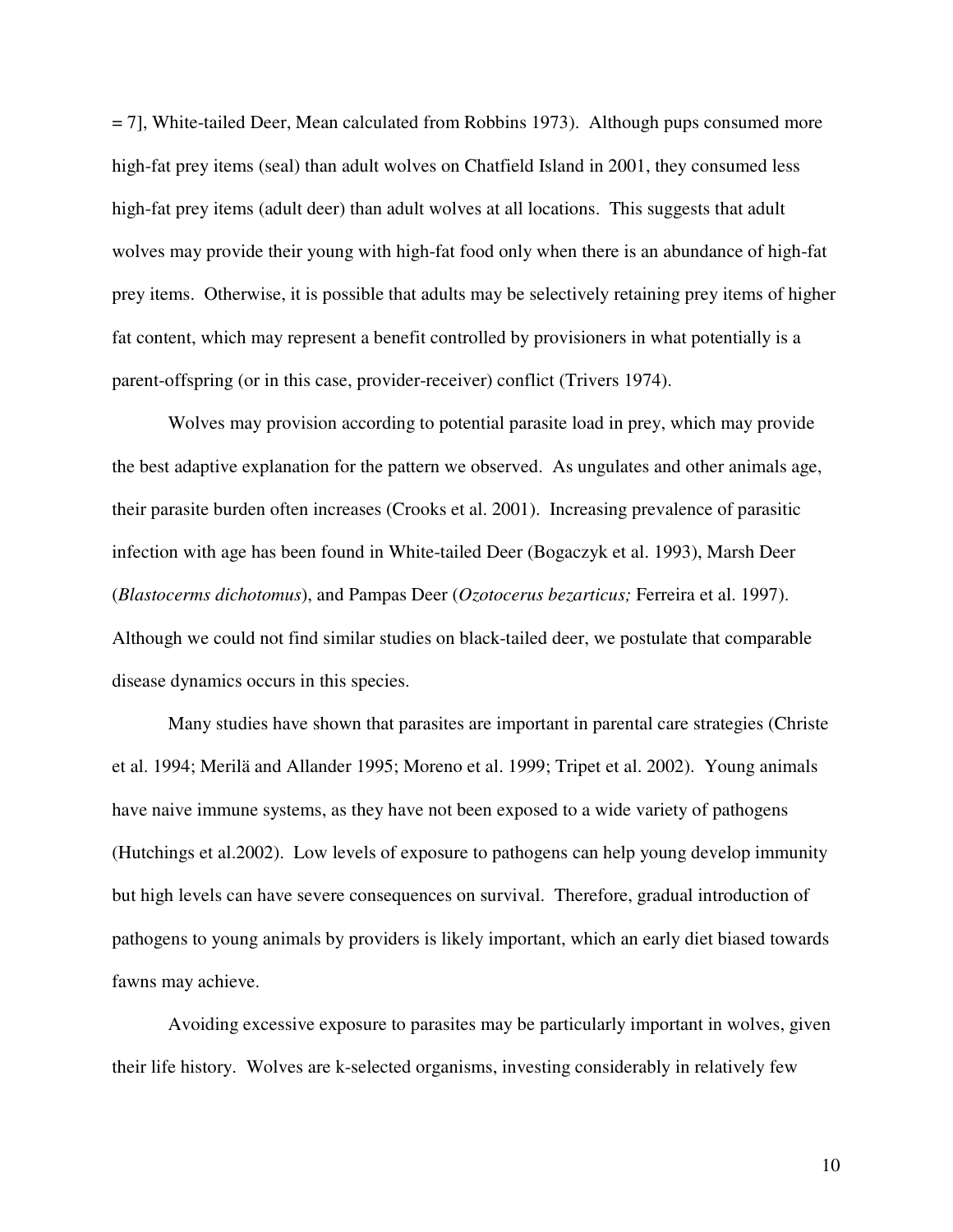offspring. Furthermore, populations demonstrate a type I survivorship curve. Survival in pups, although not well studied, is thought to be typically lower compared with resident adults (Fuller et al. 2003). Pup mortality is often related to or influenced by diseases, many of which exploit prey as intermediate hosts (Kreeger 2003).

Future studies could address logistic and adaptive hypotheses we have presented herein and their possible interaction. In summary, we suggest that selective provisioning strategies should now be considered among the behaviours of wolves and one that contributes to maximizing lifetime reproductive output.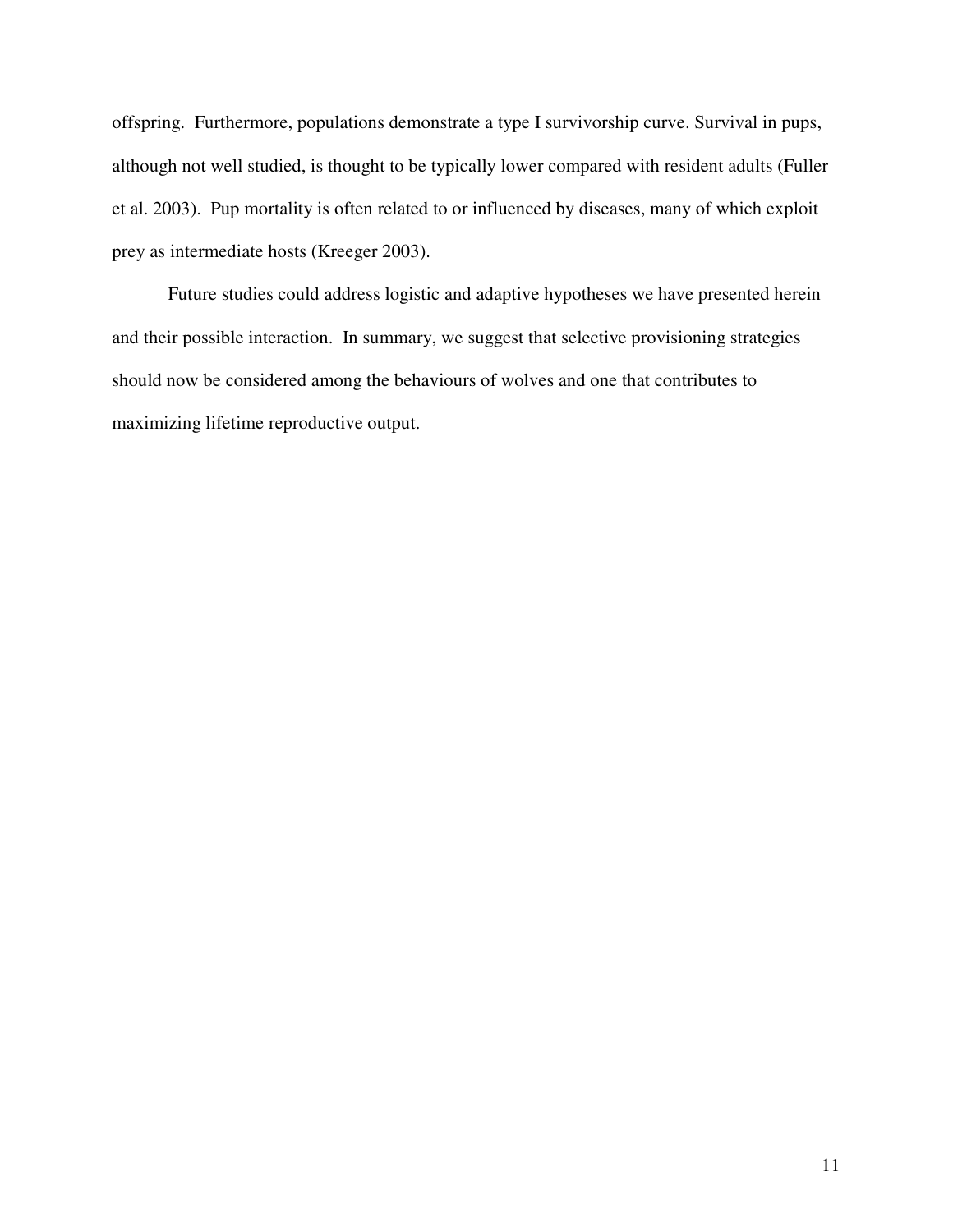# **Acknowledgements**

This study took place in Heiltsuk Traditional Territory, and we thank them for their support and involvement. We are grateful to the Raincoast Conservation Society for financial and logistical support as well as to A., J., and R. Bryan, H. Down, J. Gordon-Walker, J. Havelaar, D. Klinka, I. and K. McAllister, G. Pfleuger, M. Price, R. Ring, M. Spoljaric, C. Starr, and N. Winchester. The McCaw Foundation, National Geographic Society, Wilburforce, Vancouver Foundation, World Wildlife Fund Canada, and private donors kindly provided funding. While preparing the manuscript, CTD was supported by a Natural Sciences and Engineering Research Council (NSERC) - Industrial Post-graduate Scholarship.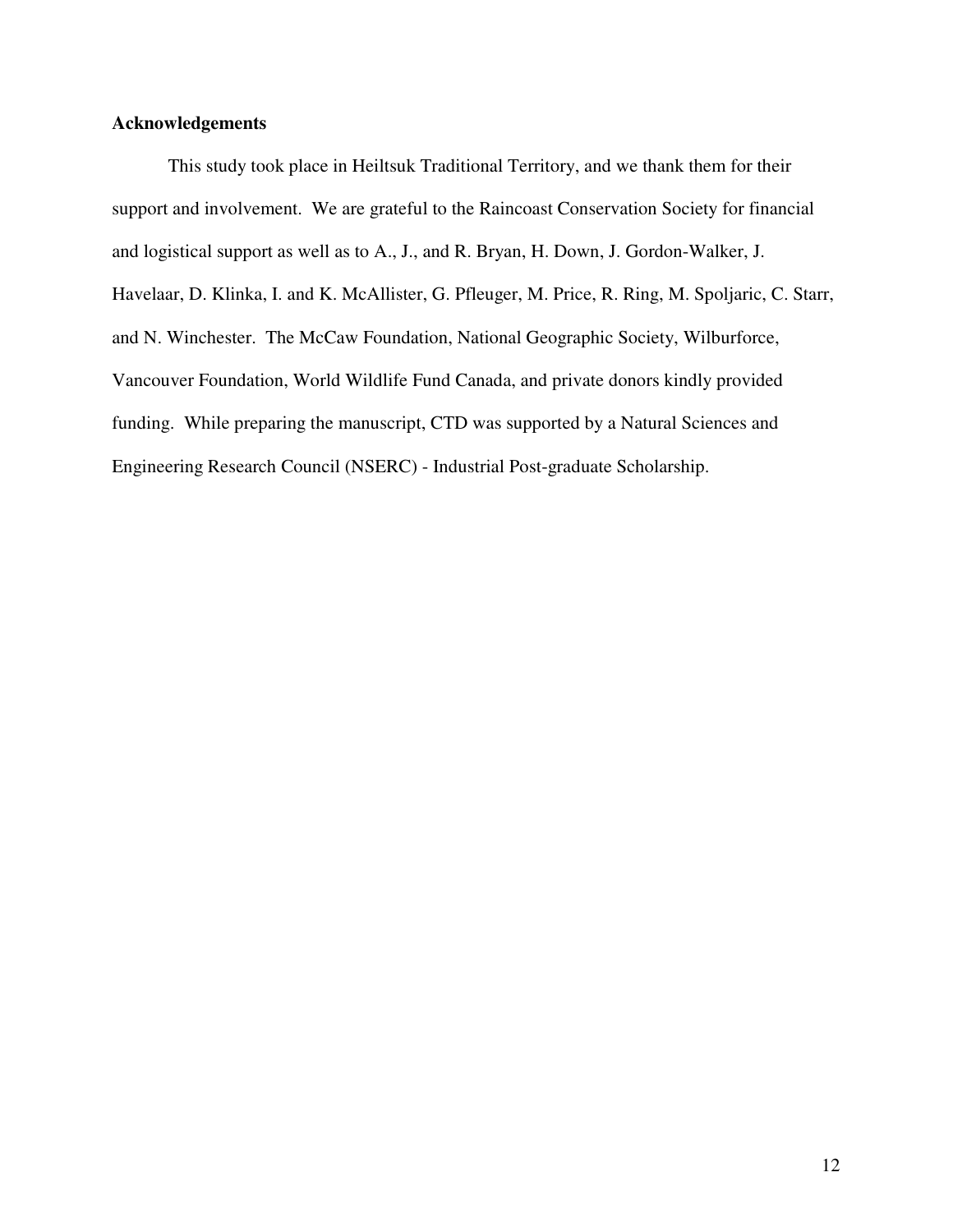**Documents Cited** (marked\* in text)

**Darimont, C. T.,** and **P. C. Paquet.** 2000. The Gray Wolves (*Canis lupus*) of British Columbia's coastal rainforests: findings from year 2000 pilot study and conservation assessment. Prepared for the Raincoast Conservation Society. Victoria, British Columbia. Available at www.raincoast.org.

#### **Literature Cited**

- **Adorjan, A. A.,** and **G. B. Kolenosky.** 1969. A manual for the identification of hairs of selected Ontario mammals. Ontario Department of Lands and Forests Research Report (Wildlife). 90: 1-64.
- **Angerbjörn, A., M. Tannerfeldt,** and **S. Erlinge.** 1999. Predator-prey relationships: Arctic Foxes and Lemmings. Journal of Animal Ecology 68: 34-39.
- **Bogaczyk, B. A., W. B. Krohn,** and **H. C. Gibbs.** 1993. Factors affecting *Parelaphostrongylus tenuis* in a White-tailed Deer *(Odocoileus virginianus)* from Maine. Journal of Wildlife Diseases 29: 266-272.
- **Bolnick, D.I., R. Svanbäck, J.A. Fordyce, L.H. Yang, J.M. Davis, C.D. Hulsey,** and **M.L. Forister.** 2003. The ecology of individuals: Incidence and implications of individual specialization. The American Naturalist 161: 1-28.
- **Christe, P., A. Oppliger,** and **H. Richner.** 1994. Ectoparasites affect choice and use of roost sites in the Great Tit, *Parus major*. Animal Behaviour 47: 595-898.
- **Coltman, D. W., W. D. Bowen, S. J. Iverson,** and **D. J. Boness.** 1998. The energetics of male reproduction in an aquatically mating pinniped, the Harbour Seal (*Phoca vitulina)*. Physiological Zoology 71: 387-399.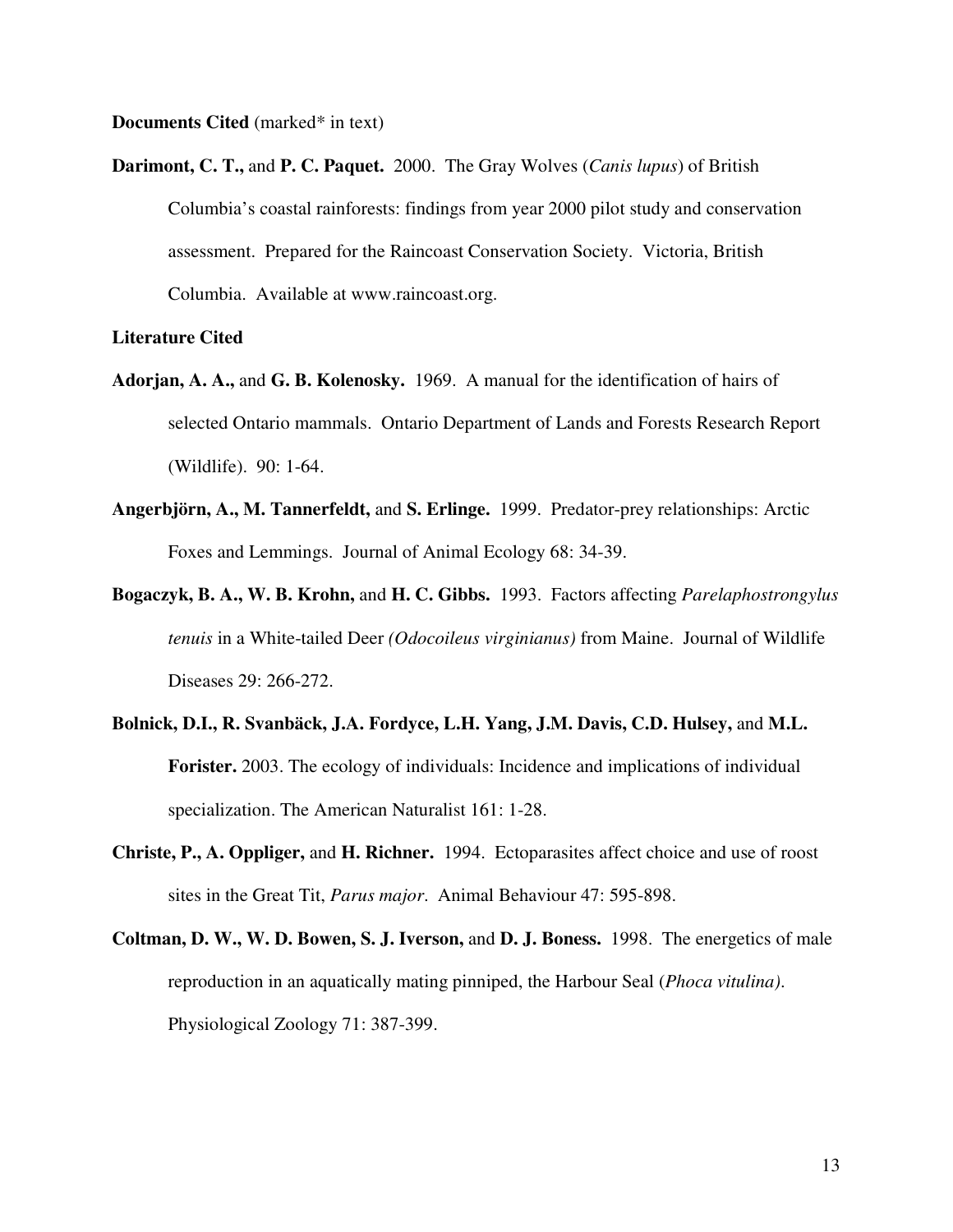- **Crooks, K. R., C. A. Scott,** and **D. H. Van Vuren.** 2001. Exotic disease and an insular endemic carnivore, the Island Fox. Biological Conservation 98: 55-60.
- **Cuicci, P., L. Boitani,** and **A. L. Lovaas.** 1996. A comparison of scat-analysis methods to assess the diet of the Wolf (*Canis lupus*). Wildlife Biology 2: 37-48.
- **Darimont, C. T.,** and **P. C. Paquet.** 2002. The Gray Wolves (*Canis lupus*) of British Columbia's Central and North Coast: distribution and conservation assessment. Canadian Field-Naturalist 116: 416-422.
- **Darimont, C. T., M. H. H. Price, N. N. Winchester, J. Gordon-Walker,** and **P. C. Paquet.**  2004. Predators in natural fragments: foraging ecology of wolves in British Columbia's Central and North Coast archipelago. Journal of Biogeography 31: 1864 – 1874.
- **Derocher, A. E.,** and **I. Stirling.** 1996. Aspects of survival in juvenile polar bears. Canadian Journal of Zoology 74: 1246-1252.
- **Elmhagen, B., M. Tannerfeldt,** and **A. Angerbjörn.** 2002. Food-niche overlap between Arctic and Red Foxes. Canadian Journal of Zoology 80: 1274-1285.
- **Ferreira, R. A., J. R. Mineo, J. M. Duarte, D. A. O. Silva,** and **J. H. Patarroyo.** 1997. Toxoplasmosis in naturally affected deer from Brazil. Journal of Wildlife Diseases 33: 896-899.
- **Fritts, S. H.,** and **L. D. Mech.** 1981. Dynamics, movements, and feeding ecology of a newly protected wolf population in northwestern Minnesota. Wildlife Monographs (80). The Wildlife Society, Bethesda, Maryland.
- **Fuller, T. K., L. D. Mech,** and **J. F. Cochrane.** 2003. Wolf population dynamics. Pages. 161- 191 *in* Wolves: behaviour, ecology and conservation. Edited by L. D. Mech and L. Boitani. The University of Chicago Press, Chicago, Illinois.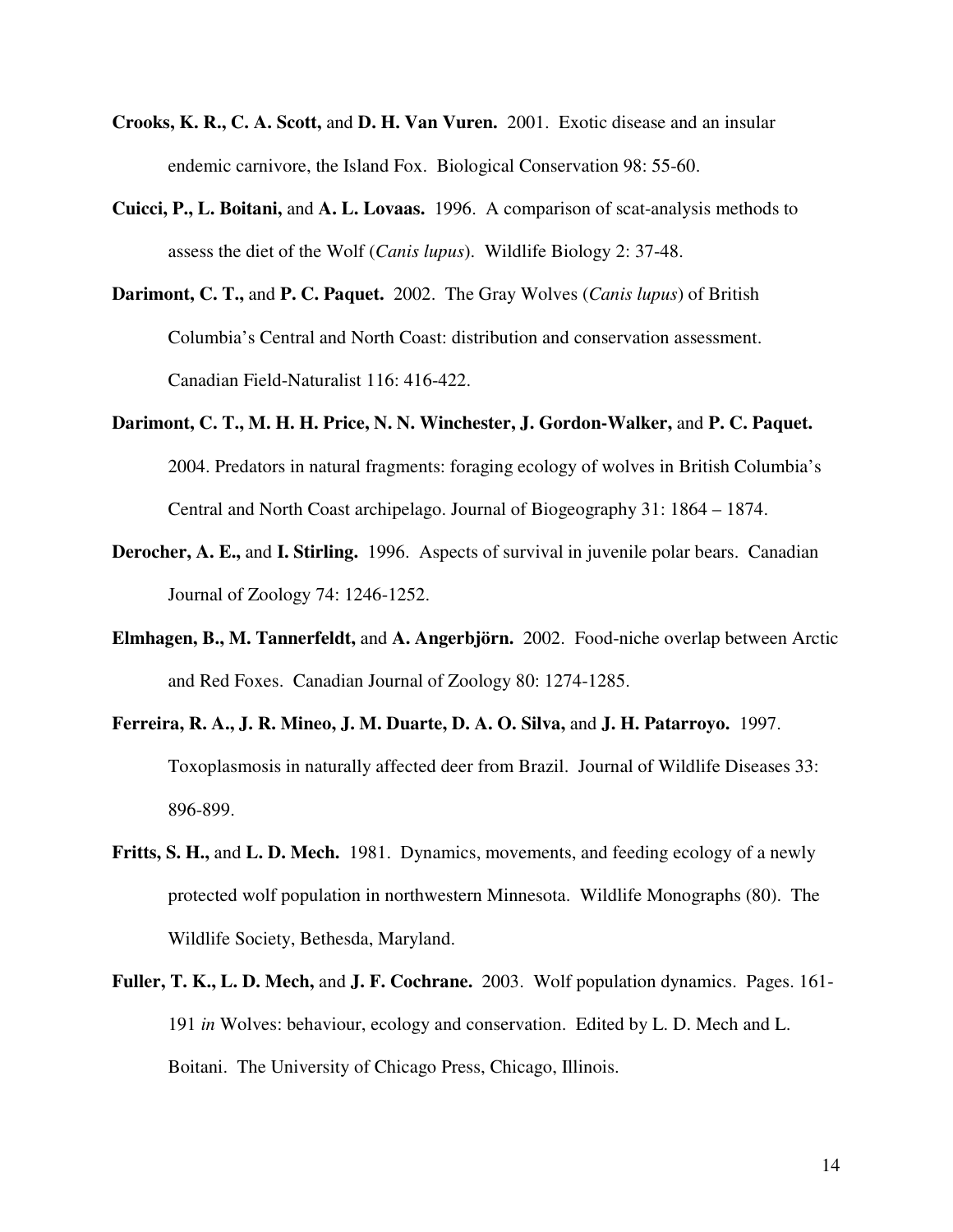- **Horn, H. S.** 1966. Measurement of overlap in comparative ecological studies. American Naturalist 100: 419-424.
- **Hurlbert, S. H.** 1978. The measurement of niche overlap and some relatives. Ecology 59: 67- 77.
- **Hutchings, M. R., J. M. Milner, I. J. Gordon, I Kryziakus,** and **F. Jackson.** 2002. Grazing decisions of Soay Sheep, *Ovis aries*, on St Kilda: a consequence of parasite distribution? Oikos 96: 235-244.
- **Krebs, C. J.** 1999. Ecological methodology. 2nd edition. Benjamin/Cummings, Menlo Park, California.
- **Krebs, J. R.** and **M. A. Avery.** 1984. Chick growth and prey quality in the European Bee-eater (*Merops apiaster*). Oecologia 64: 363-368.
- **Kreeger, T.J.** 2003. The internal wolf: physiology, pathology, and pharmacology. Chapter 7 *in* Wolves: behaviour, ecology and conservation. Edited by L. D. Mech and L. Boitani. University of Chicago Press, Chicago, Illinois.
- **Lauer, B. H., E. Kuyt,** and **B. E. Baker.** 1969. Wolf milk. I. Arctic Wolf (*Canis lupus arctos*) and husky milk: gross composition and fatty acid constitution. Canadian Journal of Zoology 47: 99-102.
- **Markman, S., B. Pinshow,** and **J. Wright.** 2002. The manipulation of food resources reveals sex-specific trade-offs between parental self-feeding and offspring care. Proceedings of the Royal Society of London Series B 269: 1931-1938.
- **Martin, T. E.** 1987. Food as a limit on breeding birds: a life history perspective. Annual Review of Ecology and Systematics 18: 453-487.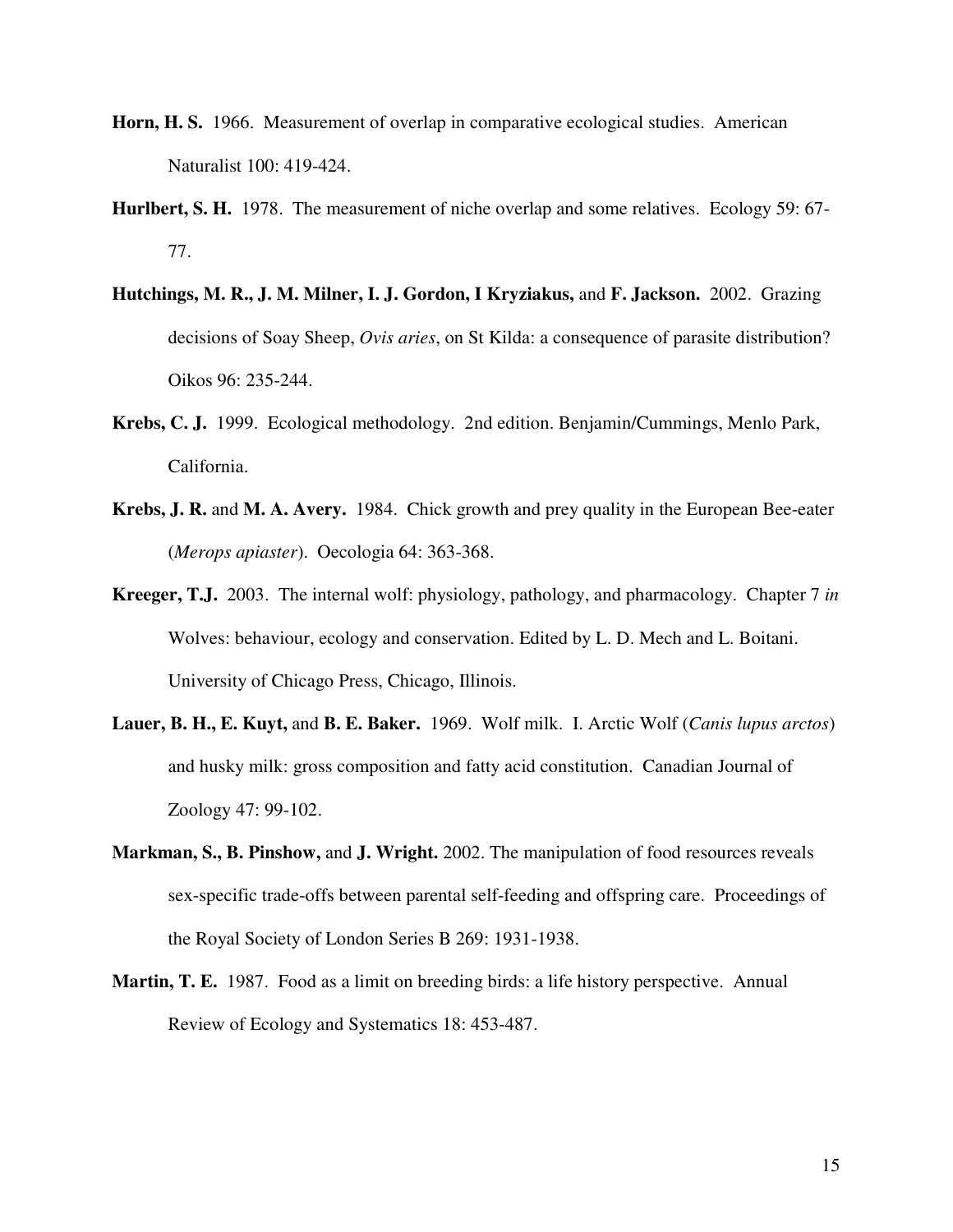- **Mayer, W. V.** 1952. The hair of California mammals with keys to the dorsal guard hairs of California mammals. American Midland Naturalist 48: 480-512.
- **Mech, L. D., P. C. Wolf,** and **J. M. Packard.** 1999. Regurgitative food transfer among wild Wolves. Canadian Journal of Zoology 77: 1192-1195.
- **Meleshko, D. W.** 1986. Feeding habits of sympatric canids in an area of moderate ungulate density. MSc. thesis, University of Alberta, Edmonton, Alberta, Canada.
- **Merilä, J.,** and **K. Allander.** 1995. Do Great Tits (*Parus major*) prefer ectoparasite-free roost sites? An experiment. Ethology 99: 53-60.
- **Molsher, R. L., E. J. Gifford,** and **J. C. McIlroy.** 2000. Temporal, spatial, and individual variation in the diet of Red Foxes (*Vulpes vulpes*) in central New South Wales. Wildlife Research 27: 593-601.
- **Moreno, J., J. J. Sanz,** and **E. Arreiro.** 1999. Reproductive effort and T-lymphocyte cellmediated immunocompetence in female pied flycatchers *Ficedula hypoleuca*. Proceedings of the Royal Society of London B 266: 1105-1109.
- **Paquet, P. C.,** and **L. N. Carbyn.** 2003. Gray Wolves. Pages 482-510 *in* Mammals of North America. Revised 2nd edition. Edited by G. Feldhamer and B. Thompson. John Hopkins University Press, Baltimore, Maryland.
- **Peterson, R. O.,** and **P. Cuicci.** The wolf as a carnivore. Pages 104-130 *in* Wolves: behaviour, ecology and conservation. Edited by L. D. Mech and L. Boitani. The University of Chicago Press, Chicago, Illinois.
- **Polis, G. A.** 1984. Age structure component of niche width and intraspecific resource partitioning: can age groups function as ecological species? American Naturalist 123: 541-564.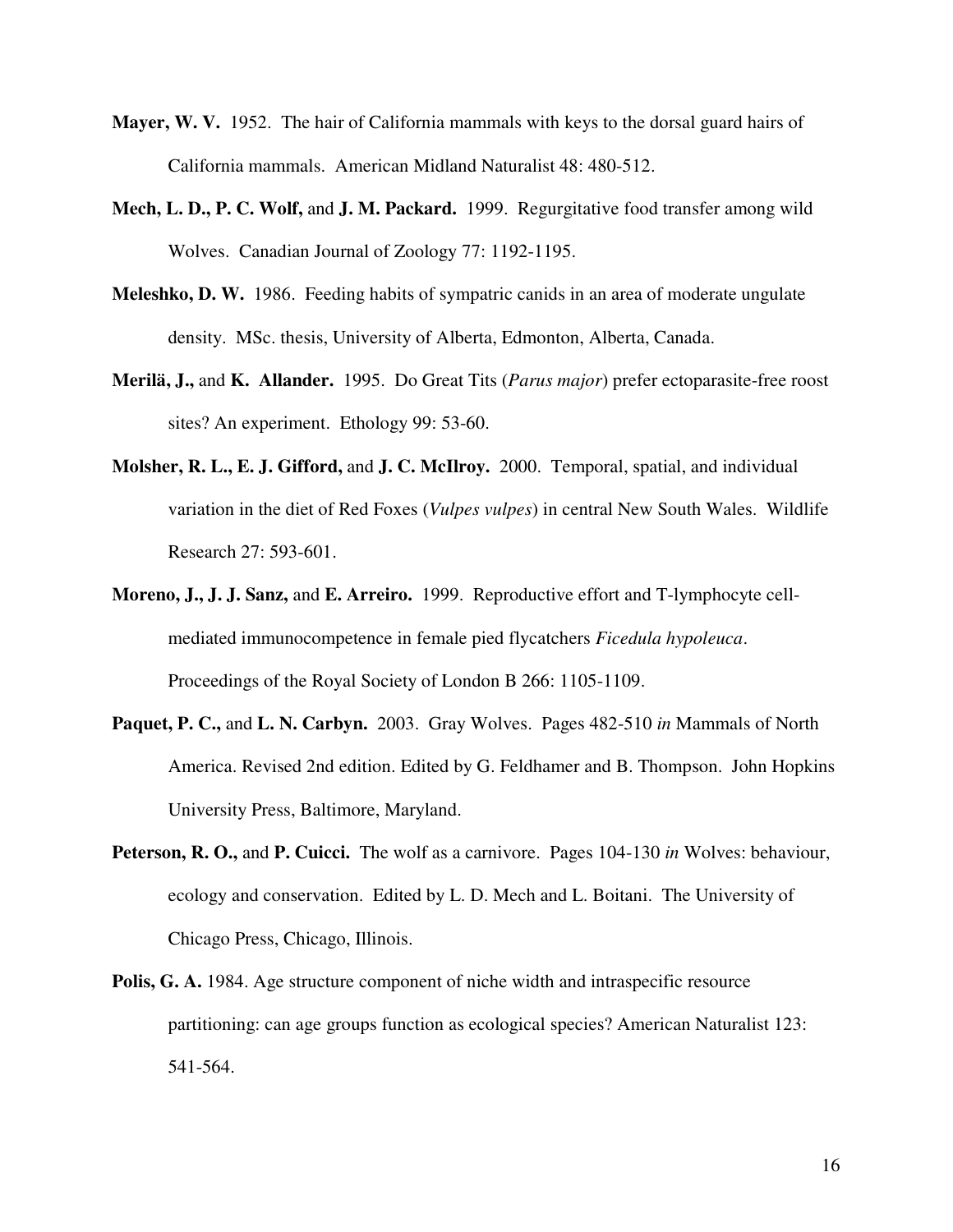- **Robbins, C.T.** 1973. The biological basis for determining carrying capacity. PhD dissertation, Cornell University, New York.
- **Robbins, C.T.** 1993. Wildlife feeding and nutrition. 2nd edition. Academic Press, San Diego, California.
- **Scott, B. M.,** and **D. M. Shackleton.** 1979. Food habits of two Vancouver Island wolf packs: a preliminary study. Canadian Journal of Zoology 58: 1203-1207.
- **Shackleton, D.** 1999. Hoofed mammals of British Columbia. Royal British Columbia Museum handbook. UBC Press, Vancouver, British Columbia.
- **Schoener, T. W.** 1970. Non-synchronous spatial overlap of lizards in patchy habitats. Ecology 51: 408-418.
- **Spaulding, R., P. R. Krausman,** and **W. B. Ballard.** 2000. Observer bias and analysis of Gray Wolf diets from scats. Wildlife Society Bulletin 28: 947-950.
- **Theberge, J. B., S. M. Oosenbrug,** and **D. H. Pimlott.** 1978. Site and seasonal variation in food of wolves. Algonquin Park, Ontario. Canadian Field-Naturalist 92: 91-94.
- **Tripet, F., M. Glaser,** and **H. Richner.** 2002. Behavioural responses to ectoparasites: timebudget adjustments and what matters to Blue Tits *Parus caeruleus* infested by fleas. Ibis 144: 461-469.
- **Trivers, R. L.** 1974. Parent-offspring conflict. American Zoologist 14: 249-264.
- **Weaver, J. L.,** and **S. H. Fritts.** 1979. Comparison of coyote and wolf scat diameters. Journal of Wildlife Management 43: 786-788.
- **Wright, J., C. Both, P. A. Cotton,** and **D. Bryant.** 1998. Quality vs. quantity: energetic and nutritional trade-offs in parental provisioning strategies. Journal of Animal Ecology 67: 620-634.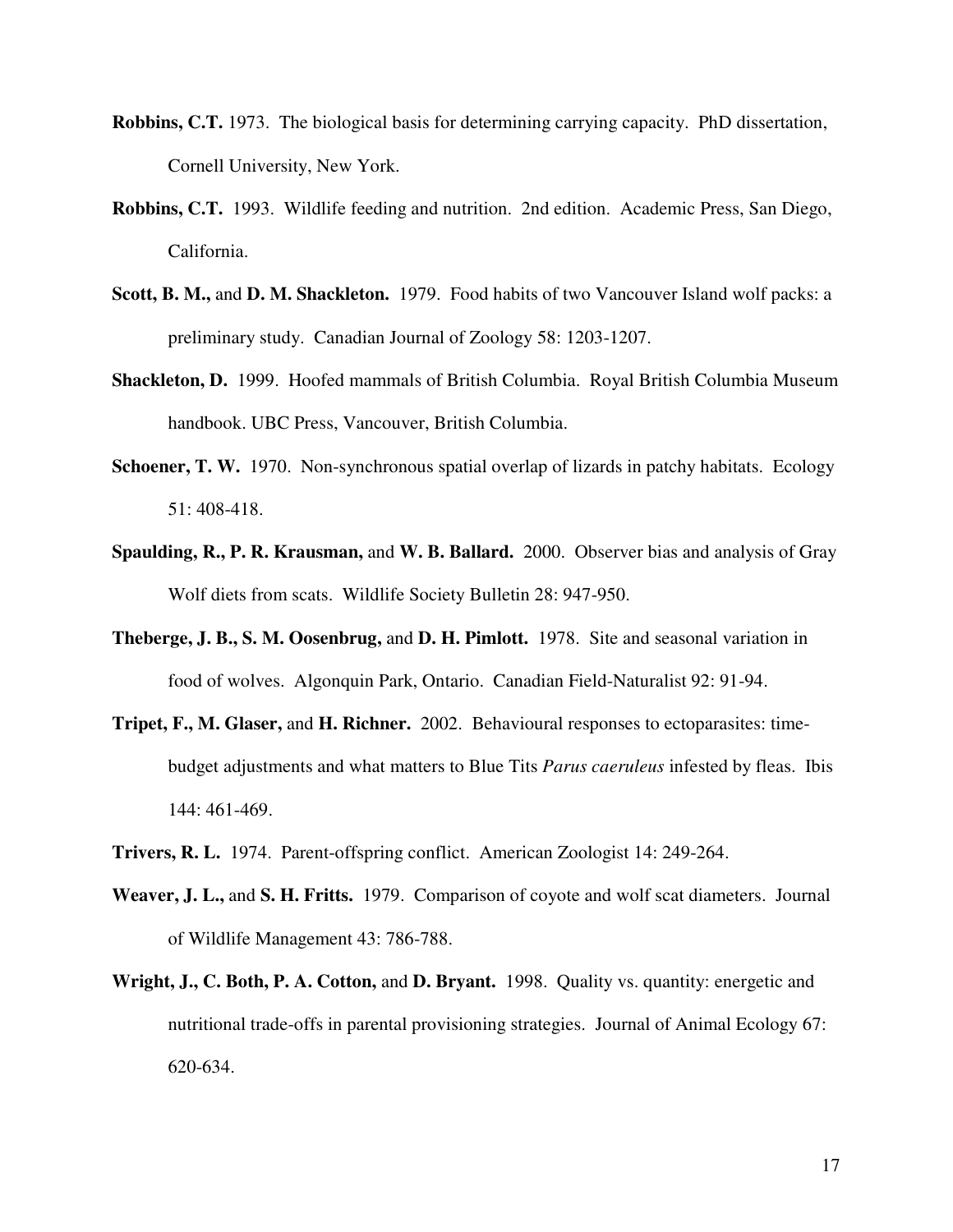Table 1. Prey items identified in the feces of pup (n=240) and adult (n=239) wolves from den sites on Chatfield and Yeo Islands, coastal British Columbia in 2001 and 2002. pWSE is proportion of whole scat equivalents, where n represents the number of whole scat equivalents. O/I is percent occurrence per item, where n represents the number of items in all feces. Invertebrates are marine invertebrates (e.g. crabs, bivalves). Categories with zero prey items are represented by (-).

|                          | <b>Chatfield Island</b> |        |        |           |        |        |          | <b>Yeo Island</b> |               |      |          |        |        |        |          |        |
|--------------------------|-------------------------|--------|--------|-----------|--------|--------|----------|-------------------|---------------|------|----------|--------|--------|--------|----------|--------|
|                          | 2001                    |        |        |           | 2002   |        |          |                   | 2001          |      |          |        | 2002   |        |          |        |
|                          | Pup                     |        | Adult  |           | Pup    |        | Adult    |                   | Pup           |      | Adult    |        | Pup    |        | Adult    |        |
|                          | $n=35$                  | $n=48$ | $n=91$ | $n = 141$ | $n=57$ | $n=60$ | $n = 48$ | $n=50$            | $n=86$ $n=88$ |      | $n = 56$ | $n=62$ | $n=62$ | $n=62$ | $n = 43$ | $n=46$ |
|                          | pWSE                    | O/I    | pWSE   | O/I       | pWSE   | O/I    | pWSE     | O/I               | pWSE          | O/I  | pWSE     | O/I    | pWSE   | O/I    | pWSE     | O/I    |
| <b>Black-tailed Deer</b> | 54,6                    | 50     | 71,7   | 53,2      | 100    | 95     | 100      | 96                | 100           | 97,7 | 94,6     | 88,7   | 98,4   | 98.3   | 95,3     | 91,3   |
| Adult                    | 28,6                    | 25     | 43,5   | 33,3      | 36,8   | 35     | 58,3     | 56                | 36            | 35,2 | 58,9     | 56,5   | 53,2   | 53,2   | 65,1     | 60,9   |
| Fawn                     | 25,7                    | 25     | 28,3   | 19,9      | 63,2   | 60     | 41,7     | 40                | 64            | 62,5 | 35,7     | 32,3   | 45,2   | 45,1   | 30,2     | 30,4   |
| <b>Other (Mammals)</b>   | 45,7                    | 45,9   | 28,3   | 25,5      |        |        |          |                   |               |      | 5,4      | 4,8    | 1,6    | 1.6    | 4,6      | 6,5    |
| <b>Harbour Seal</b>      | 45,7                    | 43,8   | 23,9   | 22        |        |        |          |                   |               |      | 3,6      | 3,2    |        |        |          |        |
| Mink                     |                         |        | 2,2    | 2,1       |        |        |          |                   |               |      |          |        |        |        |          |        |
| <b>River Otter</b>       |                         |        |        |           |        |        |          |                   |               |      |          |        | 1,6    | 1,6    | 2,3      | 4,3    |
| Short-tailed Weasel      |                         | 2,1    | 1,1    | 0,7       |        |        |          |                   |               |      |          |        |        |        |          |        |
| Marten                   |                         |        |        |           |        |        |          |                   |               |      |          |        |        |        | 2,3      | 2,2    |
| Fisher                   |                         |        |        |           |        |        |          |                   |               |      | 1,8      | 1,6    |        |        |          |        |
| Beaver                   |                         |        | 1,1    | 0,7       |        |        |          |                   |               |      |          |        |        |        |          |        |
| <b>Bird</b>              | N/A                     | 2,1    | N/A    | 5         | N/A    | 5      | N/A      | 4                 | N/A           |      | N/A      |        | N/A    |        | N/A      |        |
| <b>Invertebrates</b>     | N/A                     | 2,1    | N/A    | 16,3      | N/A    |        | N/A      |                   | N/A           | 2.3  | N/A      | 4,8    | N/A    |        | N/A      | 2,2    |